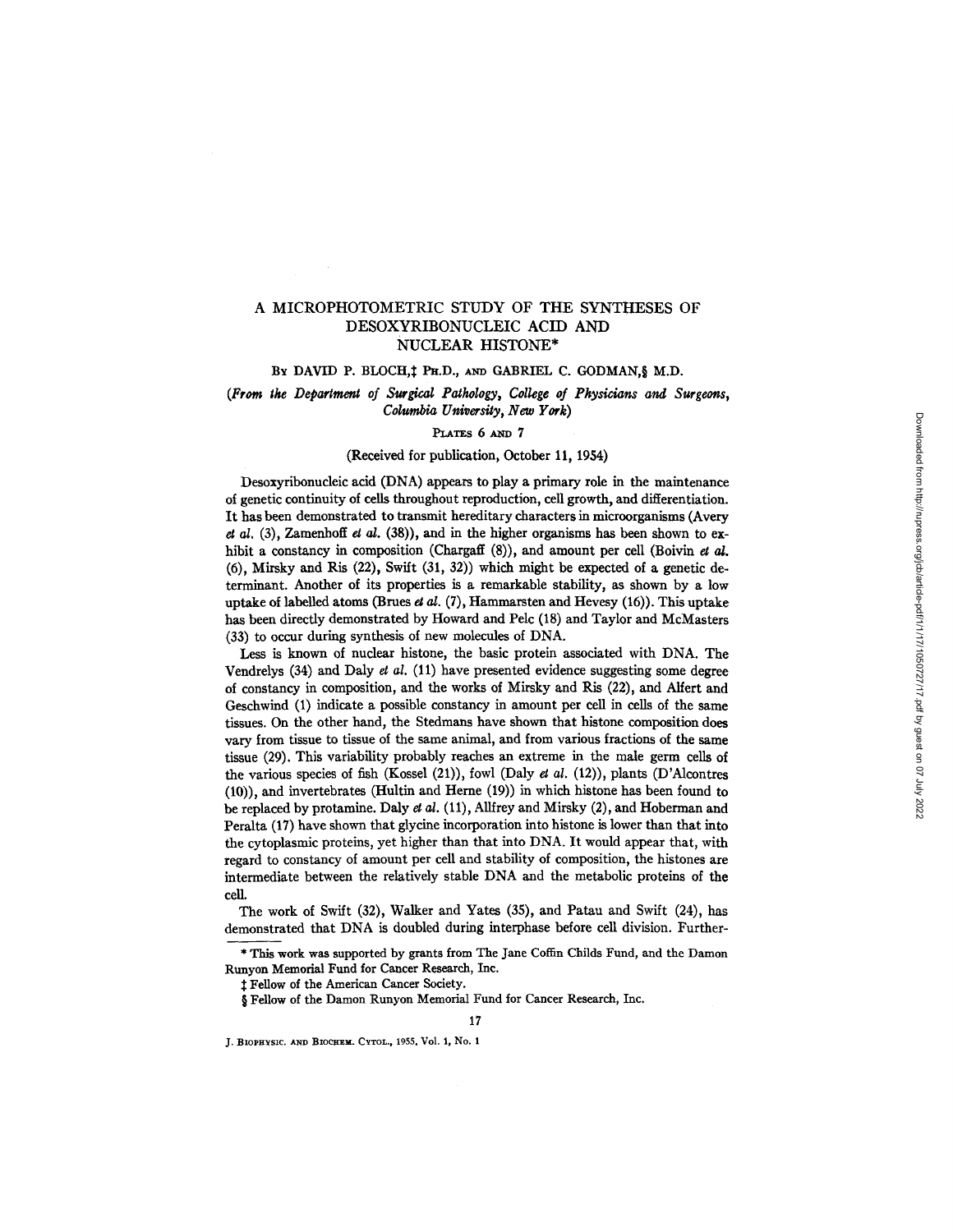## **18** DESOXYRIBONUCLEIC ACID AND NUCLEAR HISTONE

more, this substance increases geometrically in amount per cell in polyploidy and polyteny (Swift (32), Bloch (4)). The fact that the amount of new DNA synthesized is equal to the amount of DNA already present suggests that directly or indirectly DNA plays a role in its own synthesis. Whatever the other functions of DNA and histone in the cell, the function of one of the substances, and possibly both in association, is self-replication.

It was the purpose of this study to investigate some possible relationships between DNA and histone during their syntheses with the thought that determination of the sequence in which these syntheses occur might provide information about their mutual dependencies.

Until recently no methods were available for the estimation of nuclear basic proteins of individual cells, comparable to the Feulgen test for DNA (14). Lately, however, Alfert and Geschwind have devised a technique for the selective staining of these proteins based upon their binding of the acid dye fast green, at a relatively high pH (1). This provides a method not only for their specific qualitative identification, but within limits, a means for their quantitative photometric determination as well.

Preliminary experiments in this laboratory indicated that tissues stained by using a Feulgen procedure, in which trichloracetic acid (TCA) is substituted for hydrochloric acid, retained their histone and could be restained by using the technique of Alfert and Geschwind after removing the Feulgen stain (Bloch and Godman (5)). Such a procedure makes it possible to estimate relative amounts of both substances in the same individual cells during various stages in their syntheses. In this way, correlation of DNA with its associated basic protein can be made directly rather than by depending upon their relationships with a common parameter such as nuclear size, or time since last division.

#### *Materials and Methods*

Liver from adult and newborn rats and tissue fibroblasts cultured from the muscle and areolar subcutaneous fascia of young animals were the cell types employed. Squashes made of the liver were dried, fixed in 10 per cent neutral formalin, washed overnight in tanning tap water, and stored in 70 per cent ethanol, until used. The material was stained with a Feulgen technique in which trichloracetic acid was substituted for hydrochloric acid mole for mole, in the hydrolysis, Schiff's reagent, and the sulfite washings. The Schiff's reagent was otherwise prepared and used according to Coleman (9) except for an additional filtration after adding the TCA to the basic fuchsin. Specimens were hydrolyzed for 12 minutes at 60°C. Fields containing the nuclei to be measured were first mapped with the aid of a camera lucida to assist in reidentification. All nuclei in the mapped areas were measured, thus assuring non-selection, although the fields were initially chosen for high mitotic activity and diversity of nuclear size and staining intensity. The relative amounts of DNA in the nuclei were determined by using the microphotometric technique of Pollister and Ris (27) as modified by Moses (23). The Feulgen stain was removed by the TCA hydrolysis used to remove nucleic acids, and the preparations were then carried through the prescribed steps for fast green staining (Alfert and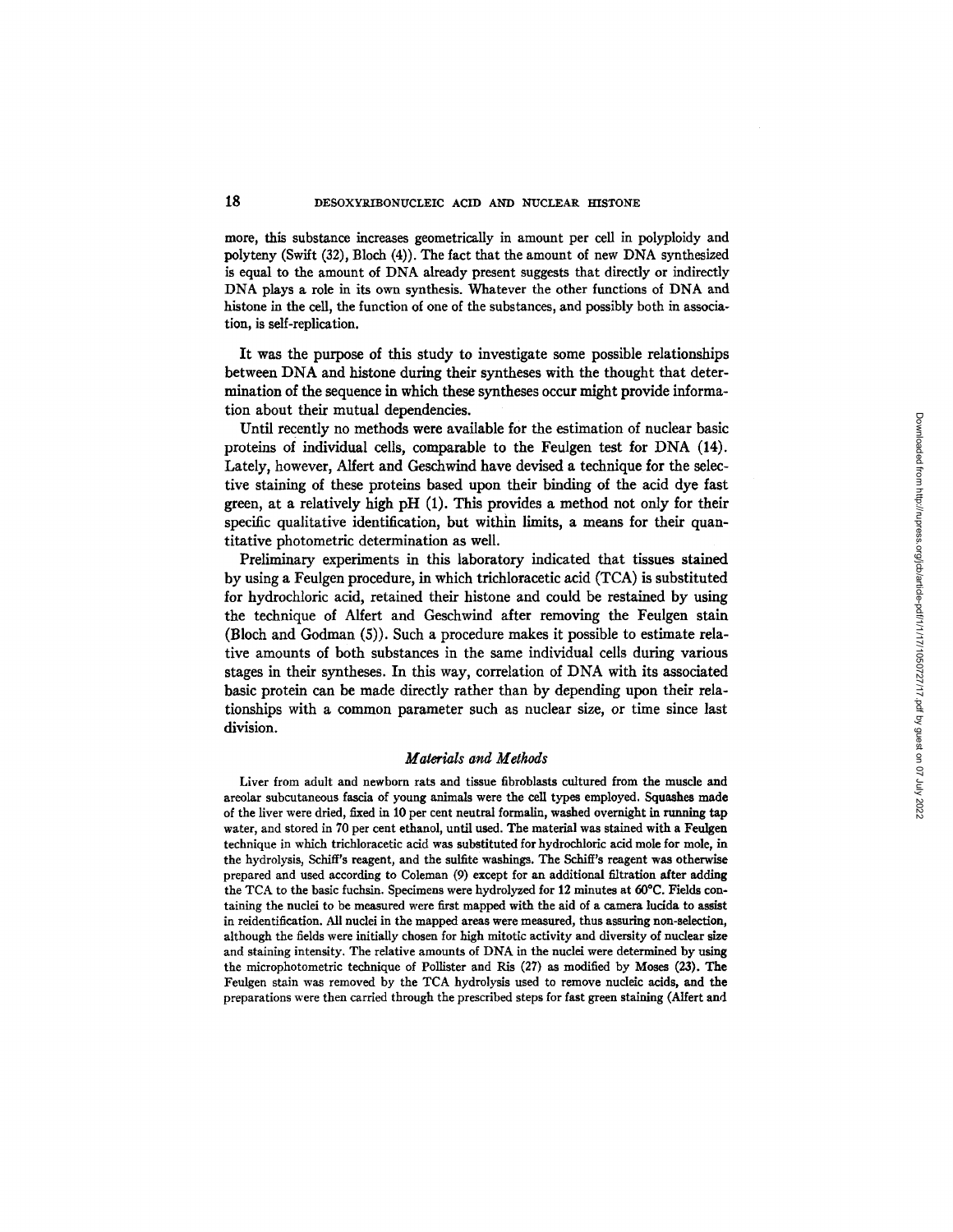Geschwind) with the following modifications: The tissue cultures were left in the staining solution overnight, followed by  $\frac{1}{2}$  hour in a solution readjusted to a pH of 8.0-8.1. In all preparations removal of the excess stain was carried out in absolute methanol instead of distilled water. These steps, especially the last, were necessitated by the slow diffusion of materials through the plasma clot in which the tissue cultures were grown. The previously measured nuclei were then relocated and remeasured at  $625 \text{ m}\mu$  for intensity of stain. With preparations having exceptionally high extinctions, a wave length of  $600 \text{ m}\mu$  was used. Walker and Yates showed cultured fibroblast nuclei to approximate flattened discs (35). The nuclei of the squashed and dried liver cells were also found to be of this shape. Therefore, the relative amounts of DNA and basic protein were calculated by multiplying extinction by nuclear area.

Millon staining was carried out on nuclei isolated by homogenizing the tissue in ice cold 30 per cent sucrose (Ris and Mirsky (28)). These were extracted overnight. After the first 6 hours, HC1 in sucrose was added to some of the samples to give a normality of 0.1. This was increased over a period of several hours to 1.0 and left overnight. This resulted in the extraction of nearly all the histone as shown by the absence of fast green staining. Smears of the histoneextracted and unextracted control homogenates were made on each slide. These were then dried, coUodionized, fixed in 10 per cent neutral formalin, and stained using Pollister's adaptation of the Millon test for total nuclear protein (25). This means of histone extraction was found necessary before formalin fixation, since formalin rendered histone extremely resistant to extraction. After formalin fixation attempts to completely extract histone or even to decrease greatly the fast green staining were unsuccessful.

Studies were made of the staining of purified proteins by applying drops of known concentrations to filter paper, drying, and subsequently treating them as histological preparations. For accurate determinations of the optical densities of the stained spots, sttips were immersed in aniline to increase their transparency, and the extinctions determined with a Beckman spectrophotometer.

### **RESULTS**

*Validation of the Technique for Use in Microspectrophotometry.*--A dyebinding method is suitable for cytophotometry when the following conditions prevail: (1) The amount of light absorbed is proportional to the number of bound dye molecules. (2) The binding is specific. (3) The number of dye molecules is proportional to the amount of binding substance present. (4) Errors in measurement due to light scattering, or distribution of the chromophore, are such that they can be assessed, or are small enough so as not to interfere significantly. It was therefore necessary to establish the validity of the fast green method for cytophotometry in regard to the above requirements.

The Beer-Lambert laws were shown to be obeyed by staining histone (Nutritional Biochemicals Corporation) which had been absorbed onto filter paper from solutions of varying concentrations. Plotting histone concentrations against extinction on a logarithmic scale (Text-fig. 1) gave a straight line with a 45° slope indicating a proportionality between dye uptake and amount of protein present over the range of concentrations used.<sup>1</sup>

<sup>1</sup> Logarithmic plots were used for several reasons. (1) The scattering of the points is proportional to the absolute values. (2) In a stepwise geometric series there is no bunching of data at one end of the plot. (3) Necessity for arbitrary selection of scales is eliminated.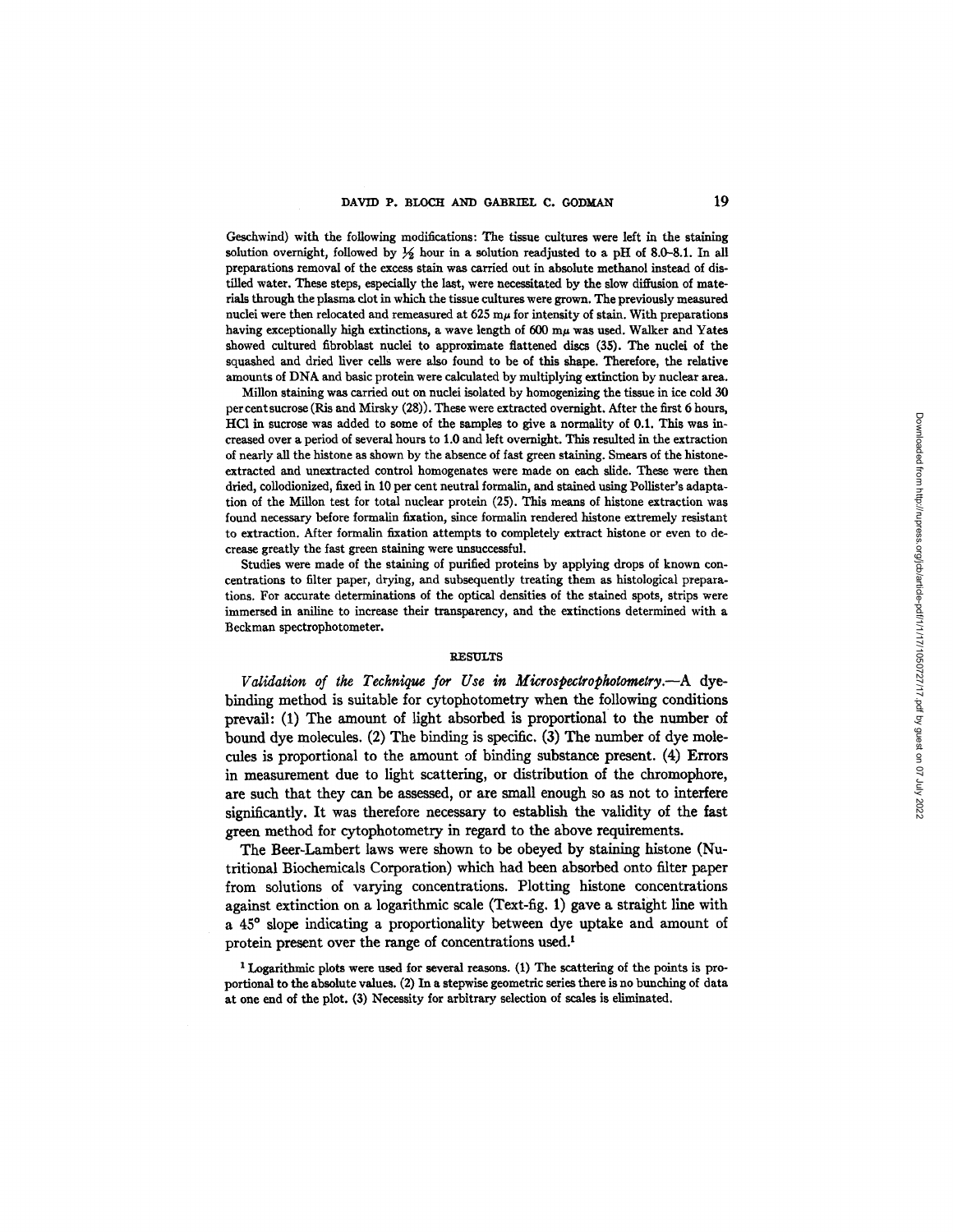## 20 DESOXYRIBONUCLEIC ACID AND NUCLEAR HISTONE

However, there remains a possibility that acid substances in the fixed cell may interfere with staining by competing with the fast green for the basic groups of the protein. The capacity of certain acid substances to interfere with staining on filter paper was investigated (Fig. i). There was no possibility of interference from DNA since this substance was removed by TCA hydrolysis. Of the other substances, pepsin depressed fast green binding the most. This was not due to proteolysis, since the two proteins were at no time present under conditions compatible with enzymatic activity of the pepsin. In all cases stain-



TEXT-FIG. 1. Effect of increasing concentrations of purified histone on staining with fast green. Concentrations of the droplets applied to the filter paper are in grams per 100 ml. water. Scales are logarithmic.

ing with fast green at low pH's indicated that inhibition of staining was not due to removal of proteins. Such interference of acid substances in the staining of cells remains then a possibility.

The question of specificity of the staining technique for DNA-associated protein, presumably histone, in fixed cells was sought by examination of photographs after staining with both the Feulgen and the fast green techniques (Figs. 2a to 2k). Although surrounding cytoplasm was present only nuclei stained. Furthermore, as can be seen, the distributions of the Feulgen and fast green staining materials were similar in the interphase cells as well as in the mitotic cells. This is evident on examination of such structures as heterochromatin and nucleolar associated chromatin. Two exceptions were noted to this be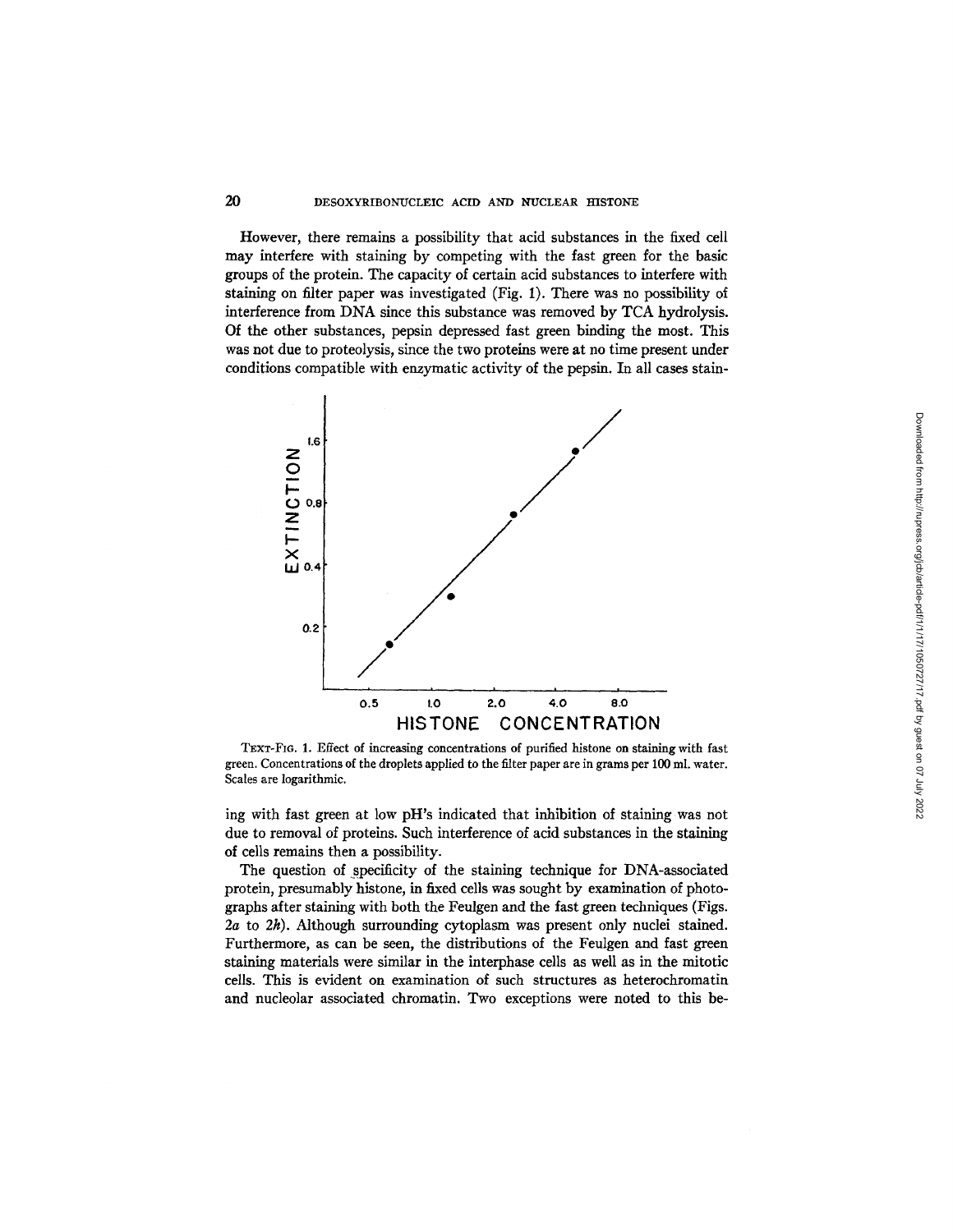havior, both the result of cytoplasmic staining by fast green. Red blood corpuscles were sometimes seen to take a slight stain under conditions in which the cytoplasm of the leucocytes remained unstained. In the stained liver preparations, occasional cells were found to contain Feulgen-negative but fast greenpositive bodies in the cytoplasm.

*Measurements of Growing Cells.*—Histograms of the distributions of the classes of nuclei with regard to DNA and basic protein (Text-fig. 2) both show the two peaks characteristic of the DNA of growing cells (Swift (31), Frazer and David-



TEXT-FIG. 2. Histograms of relative amounts of DNA and histone per cell. Data pooled from several cultures of rat flbroblasts. Abscissa scale is logarithmic; ordinate, linear.

son (15)). The main peak consists of cells containing the diploid amount (2C class), and the second peak, cells which have doubled these substances in preparation for division (4C). After cell division the sequence of events, as shown by DNA (or histone) volume relationships, is an increase in size, followed by a doubling of chromosomal material (Text-fig. 3). The distributions of DNA and histone, with regard to class, and nuclear size, are similar.

Such a comparison does not prove that the syntheses of these two substances are simultaneous. This was, however, indicated by plotting directly the relative amounts of DNA against the relative amounts of histone for the identical cells (Text-figs. 4, 5). All the cells which contained the x-ploid amount of DNA also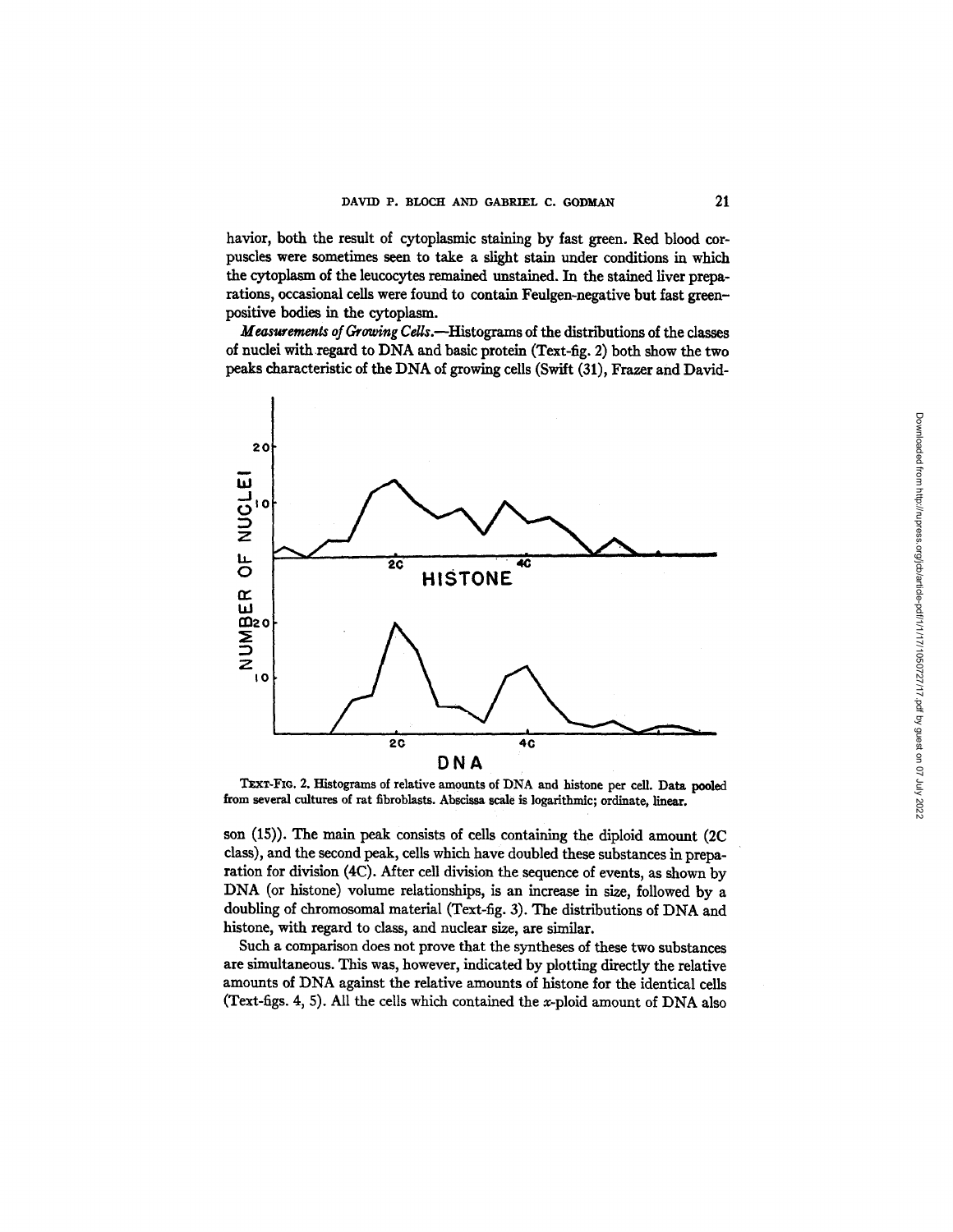

TEXT-FIG. 3. Nuclear areas plotted against relative amounts of DNA and histone. 1 day old rat liver. Logarithmic scales.



TEXT-FIG. 4. Relative amounts of DNA plotted against relative amounts of histone for the same individual nuclei of I day old rat liver. Logarithmic scales.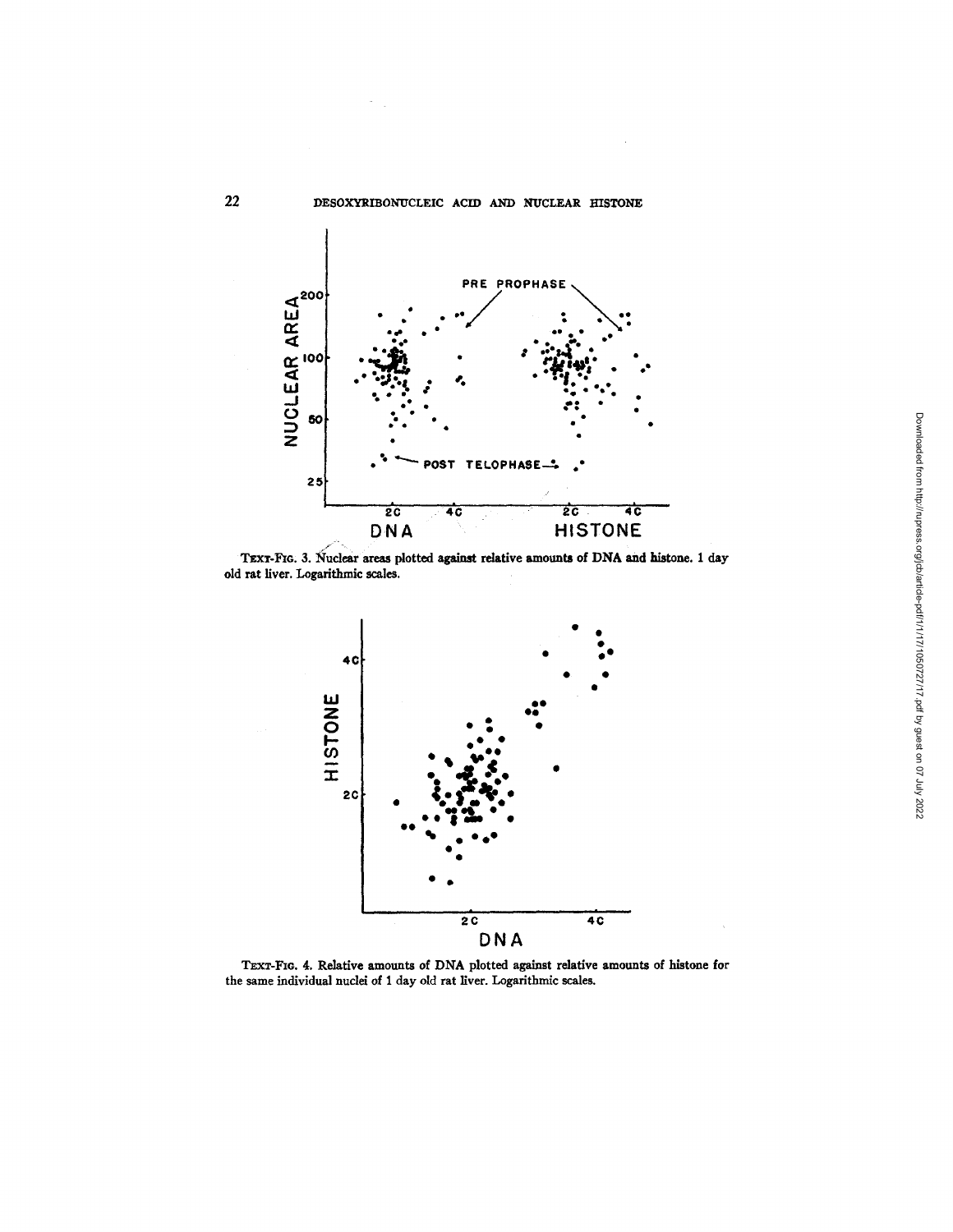contained the x-ploid amount of histone, with the exception of three diploid cells with low histone values shown by arrows. Cells containing intermediate values for both these substances may be in the process of synthesis. The presence of these intermediates is further evidence that the syntheses of DNA and of histone are simultaneous and not consecutive.



TEXT-FIG. 5. Relative amounts of DNA plotted against relative amounts of histone in growing cultures of rat fibroblasts. Logarithmic scales.

The means of the classes of DNA and histone in growing tissues occurred in the ratio of approximately 1:2, and in the adult liver, 1:2:4 (Table I), the higher values in the latter case being due to polyploidy. The values of the different preparations could not be compared because they were stained separately. In most cases the percentage standard deviation of the histone values was greater than that of DNA, This was found especially in the diploid classes of growing tissues. The great variability of the stain obtained from one staining treatment to the next makes it essential that tissues to be compared must be carried through the staining procedure together.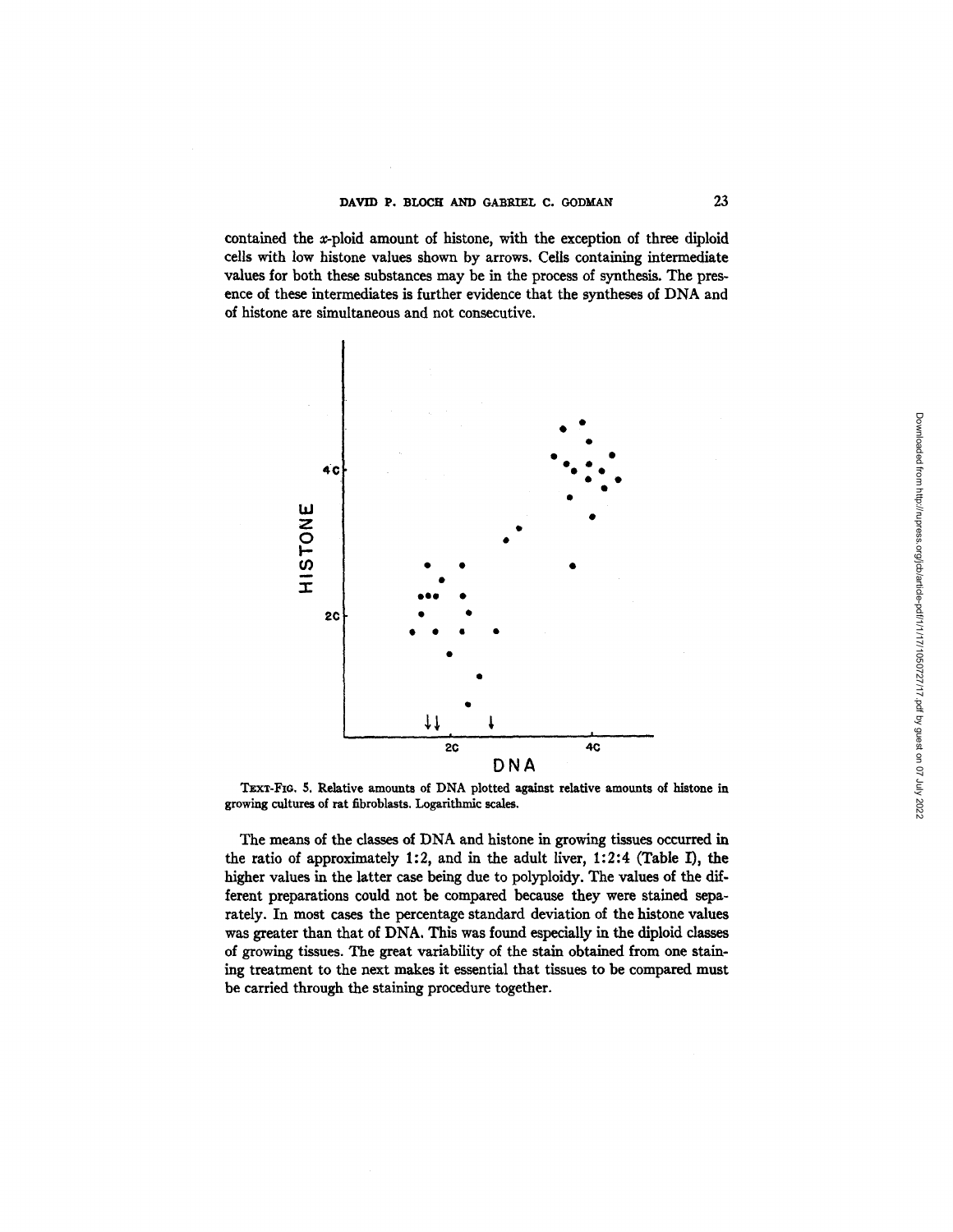

# NUCLEAR AREA

TExT-FIG. 6. Nuclear areas plotted against relative amounts of total protein, and non histone protein, of isolated young rat liver nuclei. Scales are linear.

| ٦<br>г<br>v<br>-<br>м |  |
|-----------------------|--|
|-----------------------|--|

*Relative Amounts of DNA and Histone in Cells of Rat Liver and Rat Fibroblasts* Amounts expressed in arbitrary units. Interexperimental values cannot be compared.

| Experiment              | <b>DNA</b>                     |                 |                  | Histone                          |                 |                |
|-------------------------|--------------------------------|-----------------|------------------|----------------------------------|-----------------|----------------|
|                         | 2C                             | 4C              | 8C.              | 2C                               | 4C              | 8C             |
| A. Adult rat<br>Day old | $35.8 + 4.0$<br>$34.6 \pm 4.2$ | $75.3 \pm 5.6$  |                  | $26.0 \pm 4.4$<br>$22.5 \pm 4.4$ | $51.8 \pm 5.4$  |                |
| B. Adult                | $38.4 \pm 3.9$                 | $87.3 \pm 8.1$  | $178.5 \pm 23.2$ | $15.8 \pm 3.5$                   | $28.3 \pm 5.5$  | $61.2 \pm 9.0$ |
| C. Day old              | $35.2 \pm 6.1$                 | $69.2 \pm 8.4$  |                  | $25.8 \pm 4.7$                   | $52.2 \pm 10.0$ |                |
| D. Culture              | $32.3 \pm 3.6$                 | $58.2 \pm 3.3$  |                  | $15.6 \pm 3.1$                   | $27.4 \pm 6.1$  |                |
| E. Culture              | $25.9 \pm 2.4$                 | $54.8 \pm 11.0$ |                  | $25.0 \pm 4.9$                   | $52.4 \pm 10.8$ |                |

Text-fig. 6 indicates the relationships between total nuclear protein, nonhistone protein, and nuclear size, as determined by Millon staining. The nonhistone fraction probably includes Mirsky's residual protein and possibly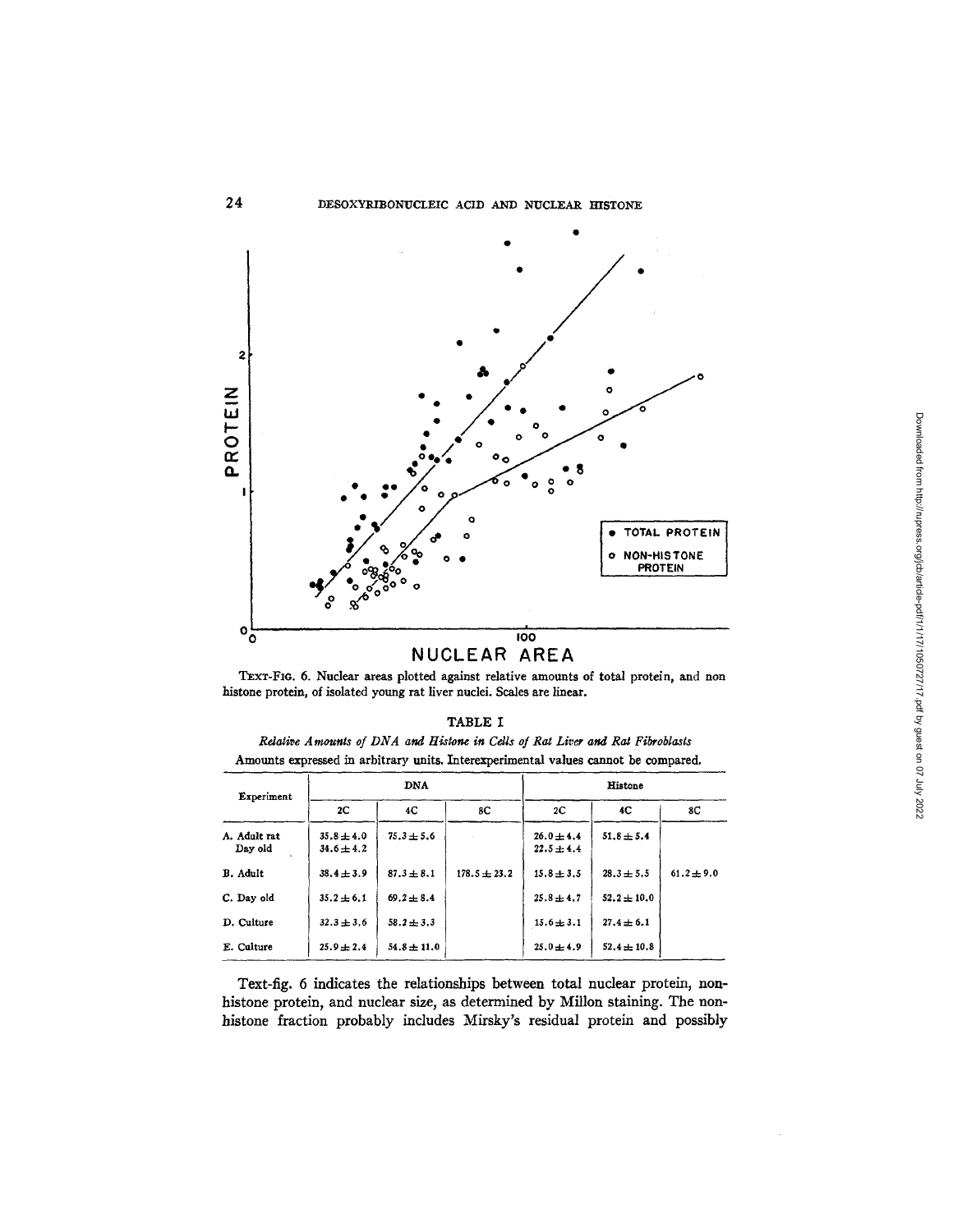structural proteins. Most globular proteins probably will have been removed by the extraction (Pollister and Leuchtenberger (26)). The graph here is nonlogarithmic. Although the scattering of values is too great to allow any conclusions to be drawn from the Millon staining alone, the results seem to be in accord with those obtained with fast green. The lines which have been drawn are idealized to show what might be expected on the basis of the results obtained with fast green. This would be a constant difference between total and non-histone protein over the range of nuclear sizes during the time when histone is constant, followed by an increasing difference over the range in which histone is being synthesized.

One of the earlier hypotheses proposed to explain nuclear staining with fast green provided for a blocking of the basic groups of the proteins with formaldehyde, except where protected by linkage with DNA. Subsequent removal of DNA would leave exposed protein free to bind fast green. It was found, however, that exposure of histone models, and tissues after removal of DNA, to the action of formaldehyde did not prevent binding of the dye after further TCA hydrolysis. Furthermore, treatment of non-histone proteins with DNA prior to fixation did not enhance their stainability with fast green.

Therefore the staining is not simply due to the binding onto basic protein sites previously protected from formaldehyde by linkage with DNA. The correspondence between the nuclear volume histone relationships as shown by Millon's and fast green staining reinforce this point of view.

### **DISCUSSION**

The adherence of the stain to the Beer-Lambert laws, and the similar distributions of the nuclear basic protein and the DNA, suggest that error in measurement of the stains should be similar for both substances. The substantially greater standard deviation of the basic protein values might arise through competitive interference with the staining, or through actual variations of the histone, or both. The error due to possible competitive inhibition by acid substances cannot be discounted although such error, if it does occur to different degrees in different cells, is still not great enough to mask a pattern of synthesis similar to that of DNA. Probably much of this difference in standard error reflects a greater variation of the histone either in amounts per cell, or in amino acid composition. That such variability exists has clearly been demonstrated by the Stedmans (29), the Vendrelys (34), Daly *et al.* (11), Khouvine *et al.* (20), and others.

The composition of DNA, on the other hand, appears to be unvarying from tissue to tissue of all organisms within a species (Chargaff (8)). The mean amounts of DNA per cell have also been shown to be the same throughout many types of cells within a species as shown by biochemical extraction techniques (Vendrelys (34), Boivin *et al.* (6)), and cytochemical methods (Swift **(31, 32)).**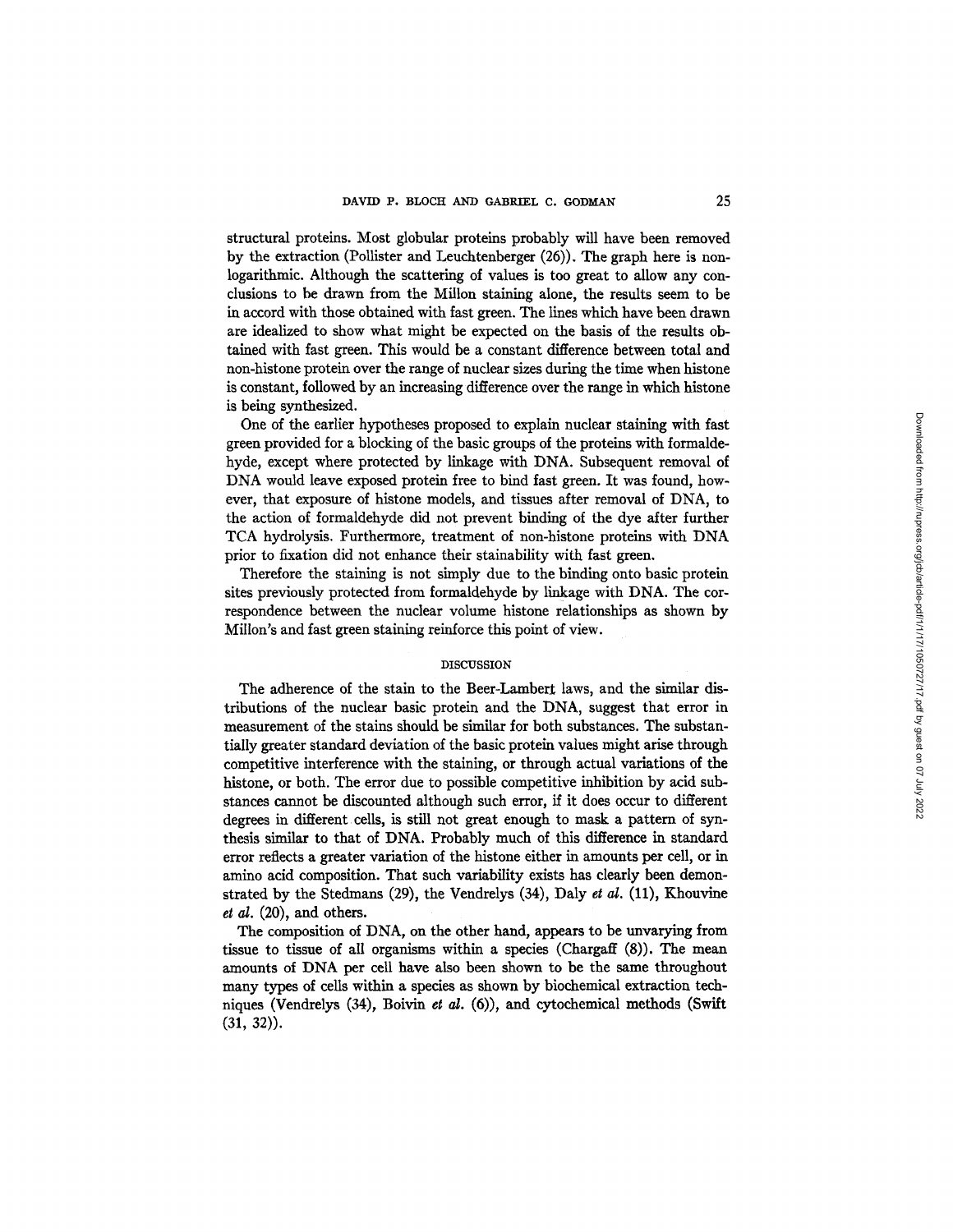## **26** DESOXYEIBONUCLEIC ACID AND NUCLEAR HISTONE

In the light of such evidence it would be hard to imagine a strict histone constancy similar to that of DNA. Perhaps while the DNA content typifies that of all ceils within a species of organism, the histone complement is characteristic of all cells within a cell type. Such a hypothesis would be required for several roles which have been proposed for histone in cell differentiation. The Stedrnans have suggested that histones may regulate the expression of the genes of the differentiated cell by a genetic inhibitory effect (29). Danielli goes further in suggesting a mechanism of action, in which histone prevents protein synthesis by combining with ribonucleic acids (RNA). These latter would otherwise act as "trapping agents" by combining with proteins and thereby shift the equilibrium in the direction of continued protein synthesis (13). Stern, on the other hand, proposed that histones act by "locking in" a specific DNA configuration which would genetically determine the pattern of cell modulation (30). Although the apparent association of histone with DNA rather than RNA would preclude Danielli's hypothesis, as he pointed out, the higher amounts or greater basicity of histones in such highly differentiated cells as sperm and blood cells would seem to support a genetic inhibitory role. As the Stedmans have suggested, the protamines may be extreme forms of histone, playing a similar role.

In considering the various components of the gene, no less important than the manner in which these substances affect the cell, is the way in which they are duplicated, or synthesized. A second role for histone in the duplication of the gene might also be suggested. The simultaneous syntheses of DNA and histone before division lead to the interesting possibility that in the synthesis of nucleoprotein perhaps each moiety of the molecule acts by serving as a template for the synthesis of the other. This would do away with the necessity of self-duplication in a strict sense, the histone partner serving as a catalyst in the synthesis of its DNA, and *vice versa*. However, DNA might well be able to carry on the function of self-replication in a more independent manner. A mechanism has been brought within the range of imagination by the models of Watson and Crick (36), and Wilkins *et at.* (37). This model, made convincing by corroborative studies of molecular configuration through x-ray data, and application of previous knowledge of the proportions of purines and pyrimidines in DNA, consists of a two stranded spiral structure, each strand of which might synthesize the other complementary structure by acting as a template.

The close association of histone and DNA in the cell, as is readily seen by their similar distributions in fixed and stained cells, is further evidence that they may be combined in living cells. Although not conclusive, it is a step closer than was shown by the biochemical extraction of desoxyribonucleohistone. Furthermore, their simultaneous, or nearly simultaneous syntheses suggest that perhaps the two synthetic processes are also inextricably connected. Whether they can be dissociated or independently blocked remains to be seen.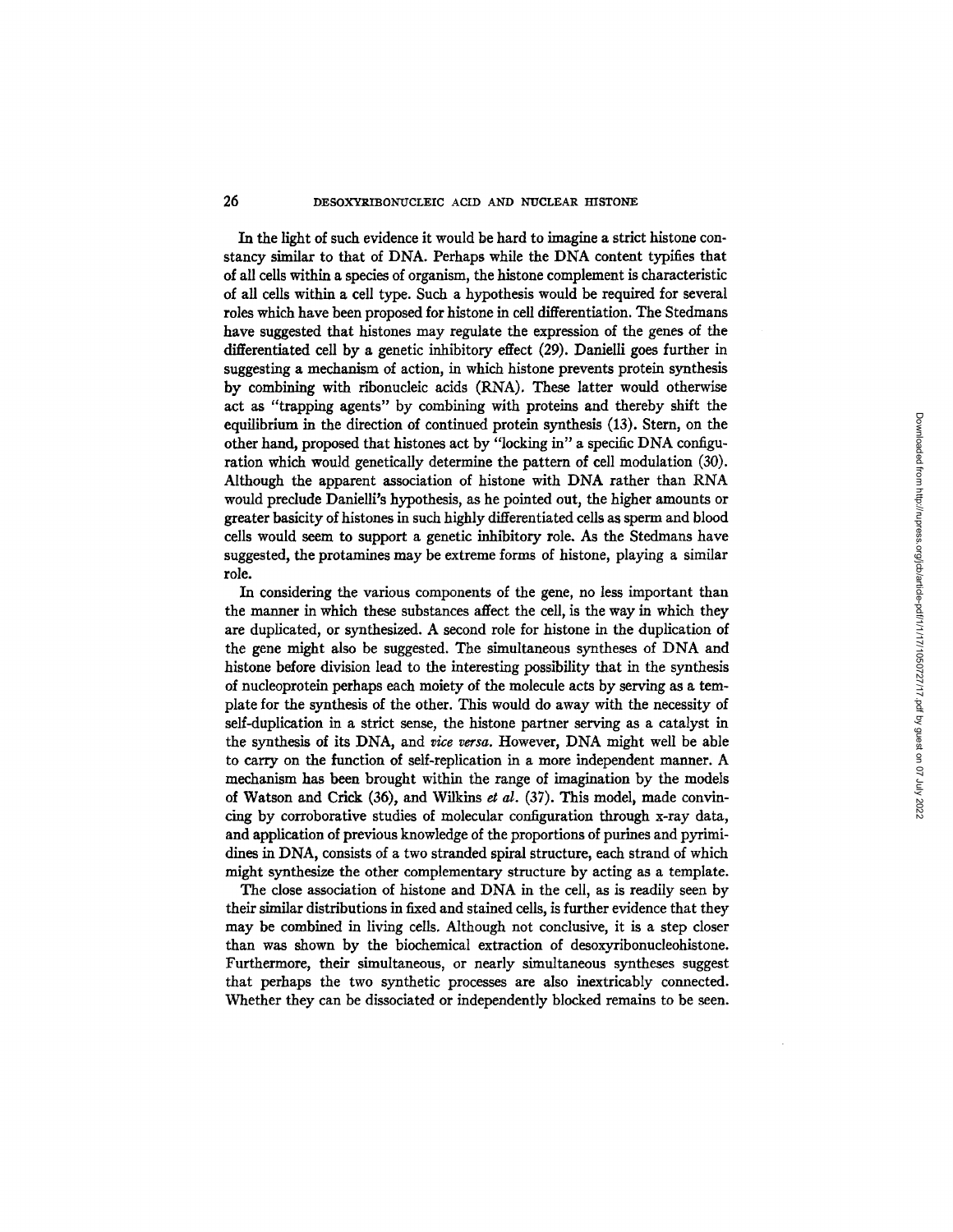## **SUMMARY**

1. The fast green stain of Alfert and Geschwind for nuclear basic protein is shown to obey the Beer-Lambert laws when used on purified histone. Interference from acid substances other than nucleic acids as a possible source of error is indicated.

2. Use of this technique after a modified Feulgen stain enables determination of relative amounts of desoxyribonucleic acid and histone in the same individual cells.

3. DNA and histone are shown to have the same distribution in formalinfixed nuclei.

4. The syntheses of DNA and histone proceed simultaneously resulting in the doubling of both these substances prior to cell division.

5. The standard error for histone values is greater than that for DNA; however, the source of this variability is not known.

It is a pleasure to acknowledge the advice and encouragement of Dr. A. W. Pollister, and the helpful criticism of the members of his laboratory.

### BIBLIOGRAPHY

- 1. Aliert, M., and Geschwind, I. I., *Proc. Nat. Acad.* So., 1953, 39, 991.
- 2. Allfrey, V. C., and Mirsky, A. E., *J. Gen. Physiol.*, 1952, 35, 841.
- 3. Avery, O. T., MacLeod, C. M., and McCarty, *M., J. Exp. Med.,* 1944, 79, 137.
- 4. Bloch, D. P., *Proc. Soc. Exp. Biol. and Med.,* 1953, 84, 341.
- 5. Bloch, D. P., and Godman, G. C., *J. Histochem. and Cytochem.*, 1954, 2, 455.
- 6. Boivin, A., Vendrely, R., and Vendrely, C., Compt. rend. Acad. sc., 1948, 226, 1061.
- 7. Braes, A. M., Tracy, M. M., and Cohn, W. E., J. B/ol. Chem., 1944,155, 619.
- 8. Chargaff, E., *Exporientia,* 1950, 6, 201.
- 9. Coleman, *L. C., Stain Technol.,* 1938, 22, 123.
- 10. D'Alcontres, G. S., *Acta dcrrt, vonezolana,* 1953, 4, 23.
- 11. Daly, M. M., Allfrey, V. G., and Mirsky, A. E., *J. Gen. Physiol.*, 1952, 36, 173.
- 12. Daly, M. M., Mirsky, A. E., and Ris, H., *J. Gen. Physiol.*, 1951, 34, 439.
- 13. Danielli, J. F., Cytochemistry, New York, J. Wiley and Sons, Inc., 1953, 122-124.
- 14. Feulgen, R., and Rossenbeck, H., Z. physiol. Chem., 1924, 135, 203.
- 15. Frazer, S. C., and Davidson, J. N., *Exp. Call Research,* 1953, 4, 316.
- 16. Hammarsten, E., and Hevesy, C., *Acta physiol. scand.*, 1946, 11, 355.
- 17. Hoberman, H. D., and Peralta, P. H., Fed. *Proc.,* 1952, it, 231.
- 18. Howard, A., and Pelc, S. R., *Exp. Ceil Research,* 1951, 2, 178.
- 19. Hultin, T., and Herne, R., Ark. Kemi, Minerol. och Geol., 1949, 26A, No. 20.
- 20. Khouvine, Y., Baron, F., Gregoire, J., Hirsch, L., Lubochinsky, B., Mortreuil, M., and *Zalta, J. P., Bull. Soc. chim. biol.,* 1954, 36, 31.
- 21. Kossel, A., The Protamines and Histones, London, Longmans Green and Co., 1928.
- 22. Mirsky, A. E., and Ris, H., *Nature,* 1949,16S, 666.
- 23. Moses, *M. J., Exp. Cdl Research,* 1952, suppl. 2, 75.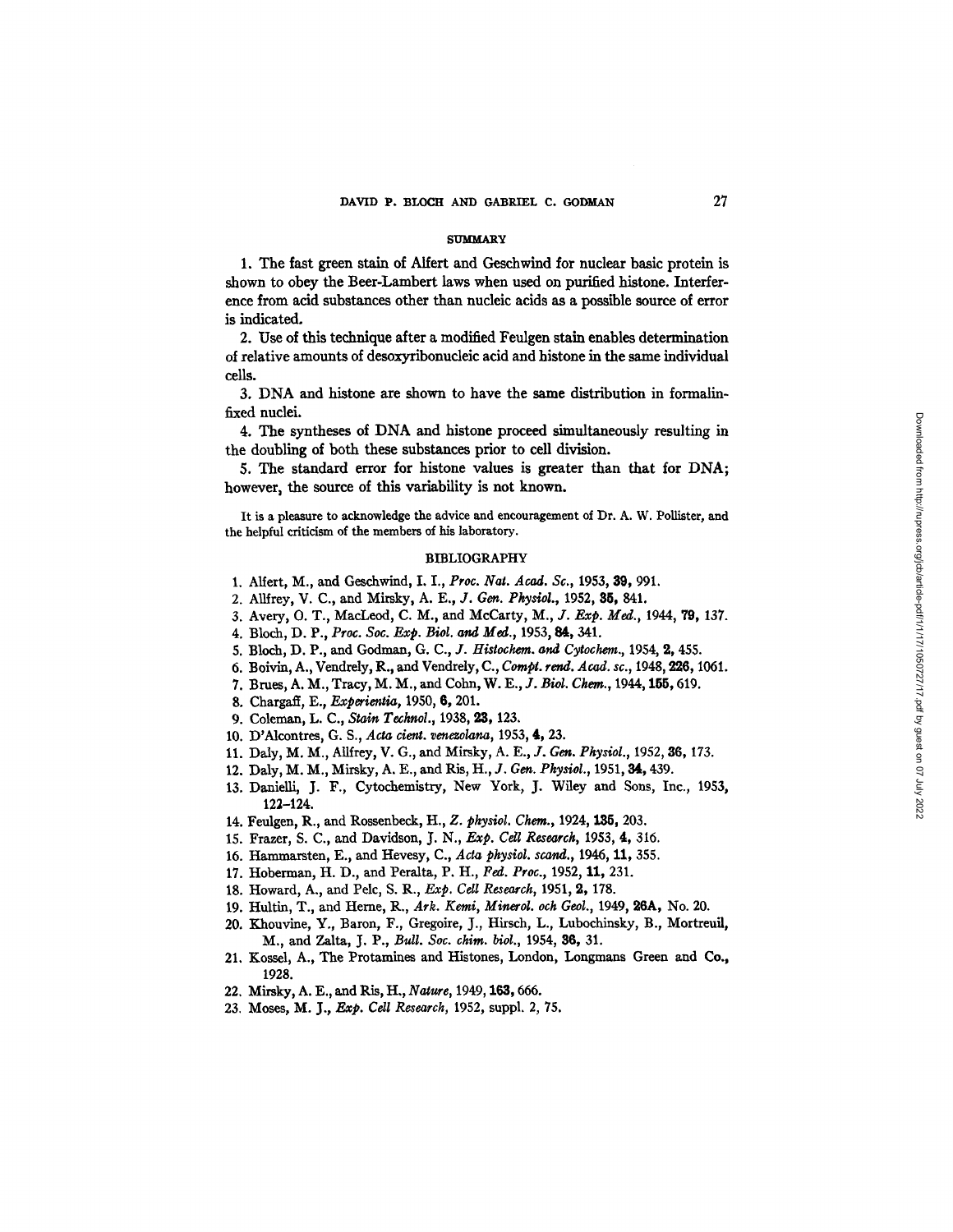- 24. Patau, K., and Swift, H., *Chromosoma,* 1953, 6, 149.
- 25. Pollister, *A. W., Rev. Hematol.,* 1950, 5, 527.
- 26. PoUister, A. W., and Leuchtenberger, C., *Proc. Nat. Acad. So.,* 1949, 33, 66.
- 27. Pollister, A. W., and Ris, H., *Cold Spring Harbor Symp. Quant. Biol.*, 1947, 12, 147.
- 28. Ris, H., and Mirsky, *A. E., J. Gen. Physiol.,* 1949, 33, 125.
- 29. Stedman, E., and Stedman, E., *Nature,* 1950, 166, 780.
- 30. Stern, K. G., *Exp. Cell Research,* 1952, Suppl. 2, 1.
- 31. Swift, H., *PhysioL Zool.,* 1950, 23, 159.
- 32. Swift, H., *Proc. Nat. Acad. So.,* 1950, 86, 643.
- 33. Taylor, J. H., and McMasters, R., *Chromosoma,* 1954, 6, 489.
- 34. Vendrely, R., and Vendrely, C., *Nature,* 1953, 172, 30.
- 35. Walker, P. M. B., and Yates, H. B., *Proc. Roy. Soc. London, Series B,* 1952, 140, 274.
- 36. Watson, J. D., and Crick, F. H. C., *Nature,* 1953, 171, 737.
- 37. Wilkins, M. H. F., Seeds, W. E., Stokes, A. R., and Wilson, H. R., *Nature,* 1953, 172, 759.
- 38. Zamenhoff, S., Alexander, H. E., and Leidy, *G., ]. Exp. Med.,* 1953, 98, 373.

## EXPLANATION OF PLATES

### **PLATE 6**

FIG. 1. Inhibitory effects of various substances on histone staining. Lack of DNA inhibition is due to the removal of this substance during TCA hydrolysis. Original concentrations of all substances were I per cent.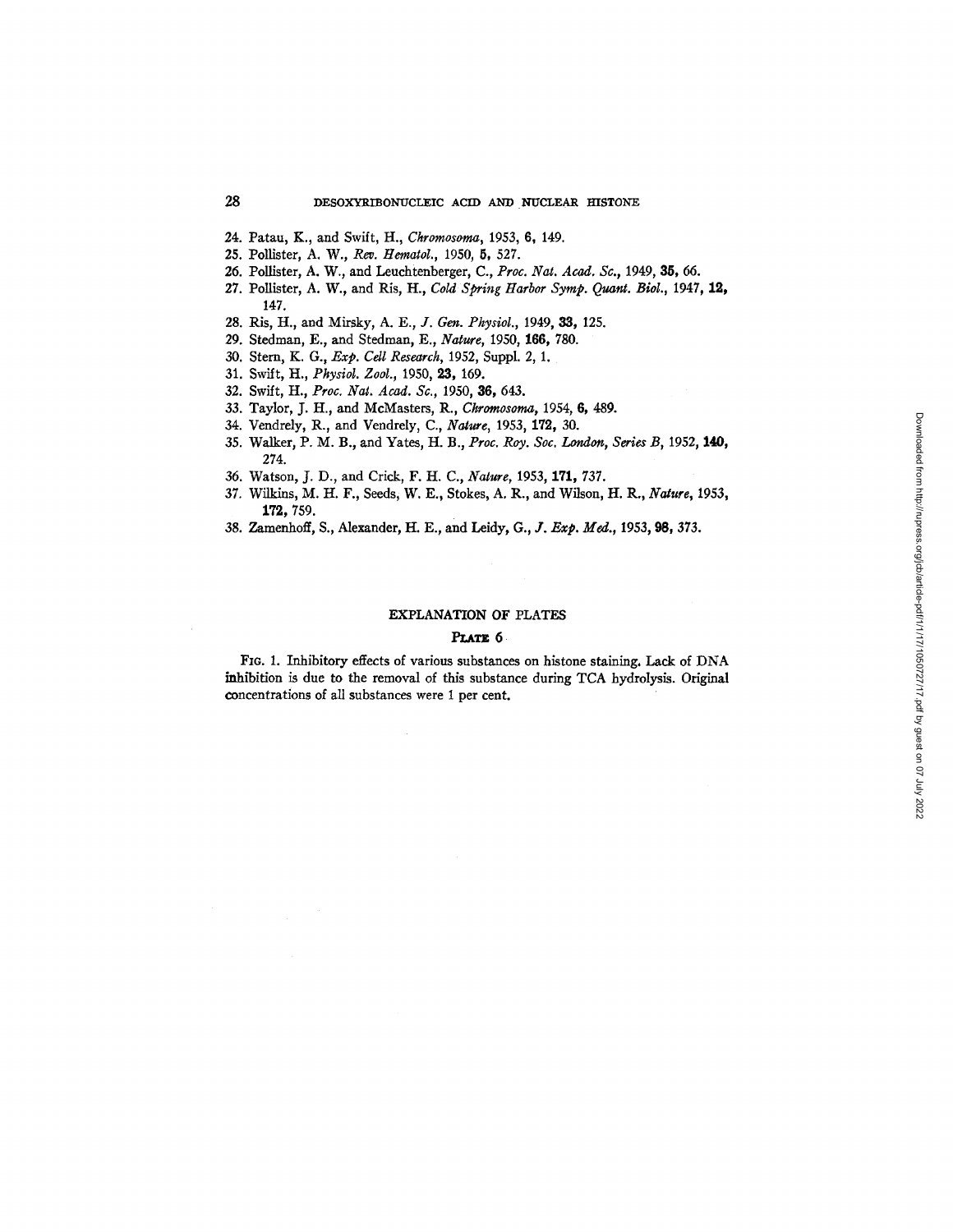

THE JOURNAL OF BIOPHYSICAL AND BIOCHEMICAL

(Bloch and Godman: Desoxyribonucleic acid and nuclear histone)

PLATE 6 VOL. 1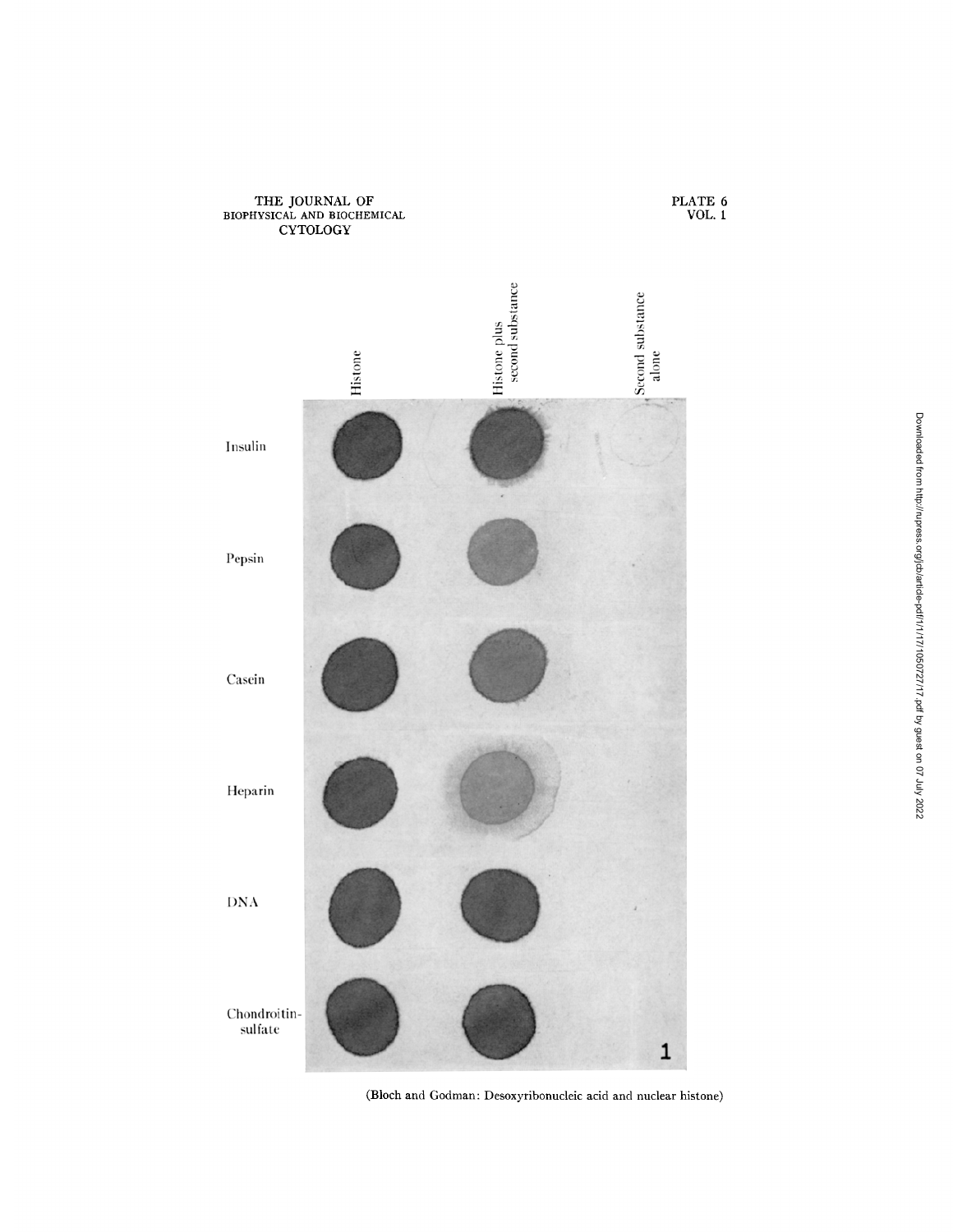# PLATE 7

FIGS.  $2a$  to  $h$ . Distribution of DNA and histone as shown by Feulgen and fast green staining.  $a$ , Feulgen-stained rat liver nuclei;  $\times$  800.  $b$ , same field, stained with fast green;  $\times$  800. c, and d, rat ascites tumor nucleus, stained with Feulgen and fast green;  $\times$  3600. e, and f, human leucocytes, stained with Feulgen and fast green;  $\times$  2000. *g*, and *h*, rat ascites tumor pro-metaphase, stained with Feulgen and fast green;  $\times$  1900. Feulgen photographs were taken with a Wratten No. 58 filter, fast green, with a No. 1240-8 red filter (Gamma Instrument Company, Inc.).